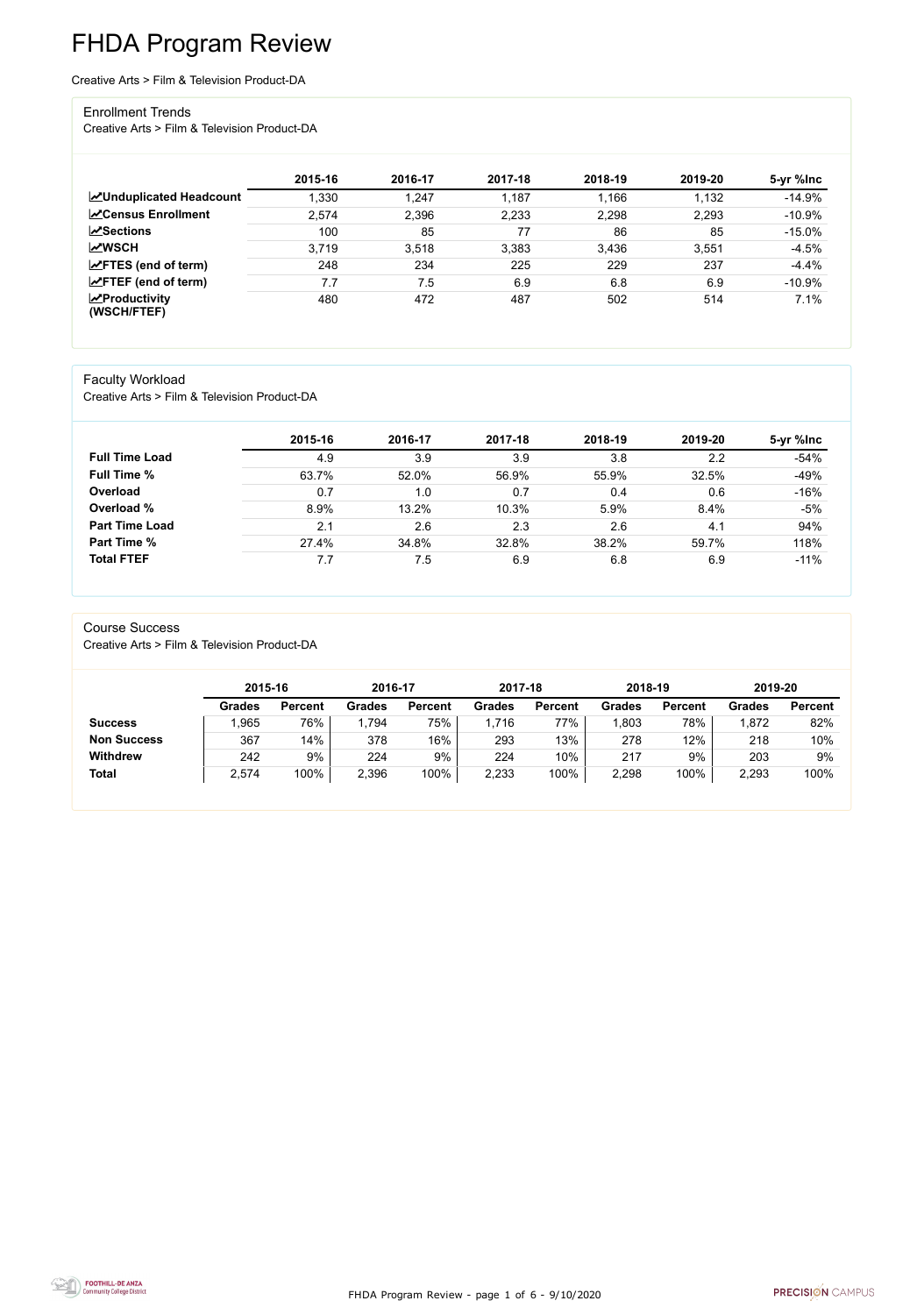FHDA Program Review - page 2 of 6 - 9/10/2020



### Course Success for African American, Latinx, and Filipinx Students

### Course Success for Asian, Native American, Pacific Islander, White, and Decline to State Students

|                    | 2015-16       |                | 2016-17       |                | 2017-18       |                | 2018-19       |                | 2019-20       |                |
|--------------------|---------------|----------------|---------------|----------------|---------------|----------------|---------------|----------------|---------------|----------------|
|                    | <b>Grades</b> | <b>Percent</b> | <b>Grades</b> | <b>Percent</b> | <b>Grades</b> | <b>Percent</b> | <b>Grades</b> | <b>Percent</b> | <b>Grades</b> | <b>Percent</b> |
| <b>Success</b>     | 661           | 72%            | 581           | 67%            | 569           | 71%            | 532           | 72%            | 685           | 78%            |
| <b>Non Success</b> | 164           | 18%            | 194           | 22%            | 129           | 16%            | 116           | 16%            | 108           | 12%            |
| <b>Withdrew</b>    | 89            | 10%            | 95            | 11%            | 104           | 13%            | 96            | 13%            | 81            | 9%             |
| <b>Total</b>       | 914           | 100%           | 870           | 100%           | 802           | 100%           | 744           | 100%           | 874           | 100%           |

|                    | 2015-16       |                | 2016-17       |                | 2017-18       |                | 2018-19       |                | 2019-20       |                |
|--------------------|---------------|----------------|---------------|----------------|---------------|----------------|---------------|----------------|---------------|----------------|
|                    | <b>Grades</b> | <b>Percent</b> | <b>Grades</b> | <b>Percent</b> | <b>Grades</b> | <b>Percent</b> | <b>Grades</b> | <b>Percent</b> | <b>Grades</b> | <b>Percent</b> |
| <b>Success</b>     | ,304          | 79%            | 1,213         | 79%            | 1.147         | 80%            | ,271          | 82%            | 1,187         | 84%            |
| <b>Non Success</b> | 203           | 12%            | 184           | 12%            | 164           | 11%            | 162           | 10%            | 110           | 8%             |
| <b>Withdrew</b>    | 153           | 9%             | 129           | 8%             | 120           | 8%             | 121           | 8%             | 122           | 9%             |
| <b>Total</b>       | ,660          | 100%           | 1,526         | 100%           | 1,431         | 100%           | ,554          | 100%           | 1,419         | 100%           |
|                    |               |                |               |                |               |                |               |                |               |                |

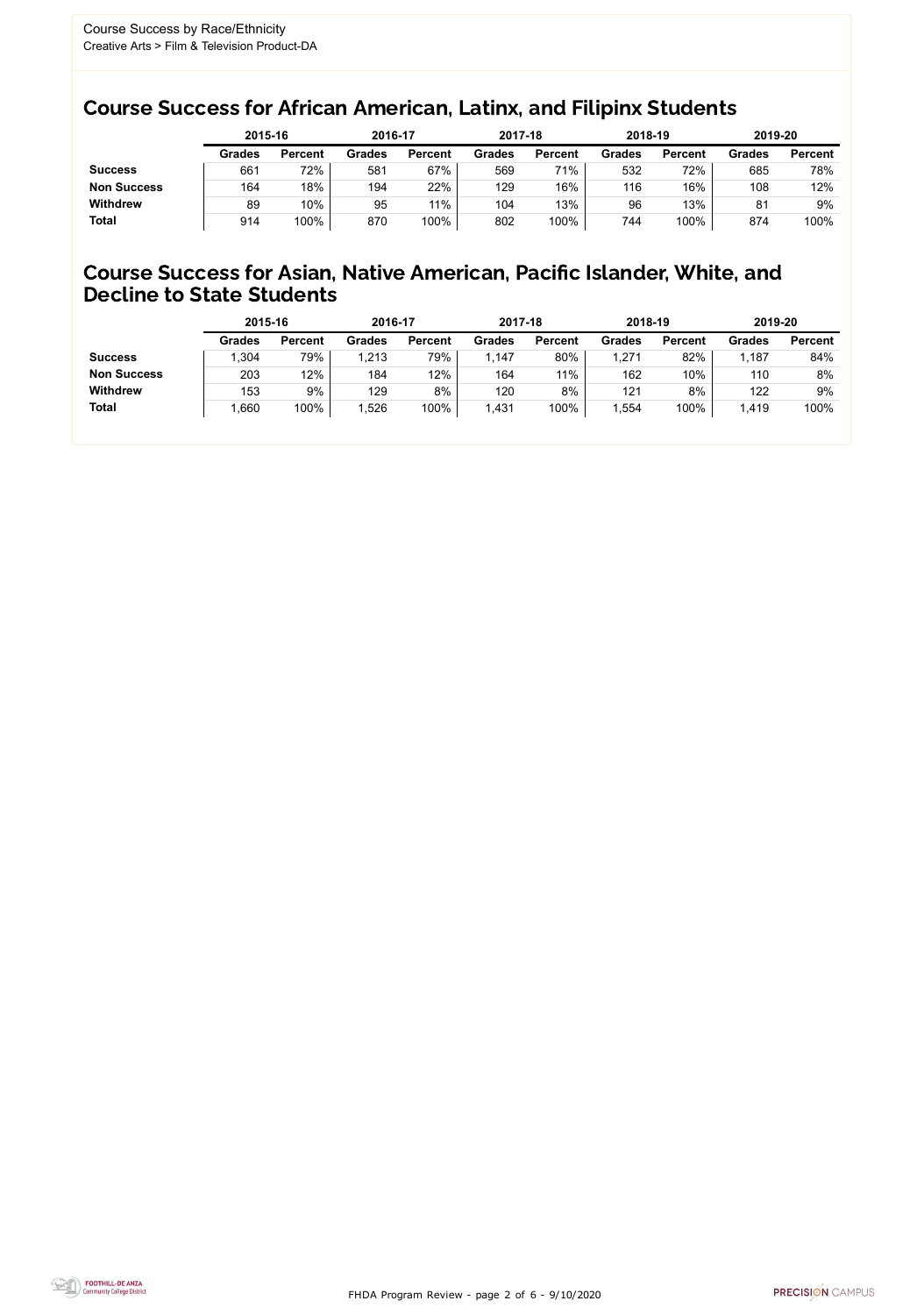FHDA Program Review - page 3 of 6 - 9/10/2020



Some courses may continue to be listed but no longer have data due to renumbering or because the course was not offered in the past five years.



### by Gender

|                     | 2015-16 |                |       | 2016-17        |       | 2017-18        |       | 2018-19        |       | 2019-20        |  |
|---------------------|---------|----------------|-------|----------------|-------|----------------|-------|----------------|-------|----------------|--|
|                     | Enr     | <b>Percent</b> | Enr   | <b>Percent</b> | Enr   | <b>Percent</b> | Enr   | <b>Percent</b> | Enr   | <b>Percent</b> |  |
| <b>Female</b>       | 925     | 36%            | 872   | 36%            | 830   | 37%            | 890   | 39%            | 943   | 41%            |  |
| <b>Male</b>         | .613    | 63%            | 1,493 | 62%            | 1,375 | 62%            | 1,392 | 61%            | 1,326 | 58%            |  |
| <b>Non-Binary</b>   |         | 0%             |       | $0\%$          |       | $0\%$          |       | $0\%$          |       | 0%             |  |
| <b>Not Reported</b> | 36      | $1\%$          | 31    | $1\%$          | 28    | 1%             | 16    | 1%             | 22    | 1%             |  |
| <b>Total</b>        | 2,574   | 100%           | 2,396 | 100%           | 2,233 | 100%           | 2,298 | 100%           | 2,293 | 100%           |  |

## by Ethnicity

|                         | 2015-16 |                |       | 2016-17        |       | 2017-18        | 2018-19 |                | 2019-20 |                |
|-------------------------|---------|----------------|-------|----------------|-------|----------------|---------|----------------|---------|----------------|
|                         | Enr     | <b>Percent</b> | Enr   | <b>Percent</b> | Enr   | <b>Percent</b> | Enr     | <b>Percent</b> | Enr     | <b>Percent</b> |
| <b>African American</b> | 106     | 4%             | 78    | 3%             | 104   | 5%             | 92      | 4%             | 81      | 4%             |
| Asian                   | 866     | 34%            | 842   | 35%            | 781   | 35%            | 959     | 42%            | 857     | 37%            |
| <b>Filipinx</b>         | 199     | 8%             | 185   | 8%             | 167   | 7%             | 117     | 5%             | 168     | 7%             |
| Latinx                  | 609     | 24%            | 607   | 25%            | 531   | 24%            | 535     | 23%            | 625     | 27%            |
| <b>Native American</b>  | 16      | 1%             |       | $0\%$          | 15    | 1%             | 22      | 1%             | 9       | $0\%$          |
| <b>Pacific Islander</b> | 24      | $1\%$          | 34    | $1\%$          | 9     | $0\%$          | 20      | 1%             | 18      | 1%             |
| White                   | 695     | 27%            | 605   | 25%            | 605   | 27%            | 530     | 23%            | 457     | 20%            |
| <b>Decline to State</b> | 59      | 2%             | 38    | 2%             | 21    | $1\%$          | 23      | $1\%$          | 78      | 3%             |
| <b>Total</b>            | 2,574   | 100%           | 2,396 | 100%           | 2,233 | 100%           | 2,298   | 100%           | 2,293   | 100%           |

### by Age

|              | 2015-16 |                | 2016-17 |                | 2017-18 |                | 2018-19 |                | 2019-20 |                |
|--------------|---------|----------------|---------|----------------|---------|----------------|---------|----------------|---------|----------------|
|              | Enr     | <b>Percent</b> | Enr     | <b>Percent</b> | Enr     | <b>Percent</b> | Enr     | <b>Percent</b> | Enr     | <b>Percent</b> |
| 19 or less   | 486     | 19%            | 527     | 22%            | 459     | 21%            | 528     | 23%            | 618     | 27%            |
| $20 - 24$    | ,333    | 52%            | 1,204   | 50%            | 1,135   | 51%            | .242    | 54%            | 1,173   | 51%            |
| 25-39        | 611     | 24%            | 537     | 22%            | 523     | 23%            | 452     | 20%            | 417     | 18%            |
| $40 +$       | 144     | 6%             | 128     | 5%             | 116     | 5%             | 76      | 3%             | 85      | 4%             |
| <b>Total</b> | 2,574   | 100%           | 2,396   | 100%           | 2,233   | 100%           | 2,298   | 100%           | 2,293   | 100%           |

### by Education Level

|                           | 2015-16 |                |       | 2016-17        |       | 2017-18        | 2018-19 |                | 2019-20 |                |
|---------------------------|---------|----------------|-------|----------------|-------|----------------|---------|----------------|---------|----------------|
|                           | Enr     | <b>Percent</b> | Enr   | <b>Percent</b> | Enr   | <b>Percent</b> | Enr     | <b>Percent</b> | Enr     | <b>Percent</b> |
| <b>Bachelor or higher</b> | 229     | 9%             | 222   | 9%             | 215   | 10%            | 201     | 9%             | 198     | 9%             |
| <b>Associate</b>          | 75      | 3%             | 58    | 2%             | 58    | 3%             | 48      | 2%             | 57      | 2%             |
| <b>HS/Equivalent</b>      | 2,060   | 80%            | .965  | 82%            | .834  | 82%            | ,892    | 82%            | 1,872   | 82%            |
| <b>All Other</b>          | 210     | 8%             | 151   | $6\%$          | 126   | 6%             | 157     | 7%             | 166     | 7%             |
| <b>Total</b>              | 2,574   | 100%           | 2,396 | 100%           | 2,233 | 100%           | 2,298   | 100%           | 2,293   | 100%           |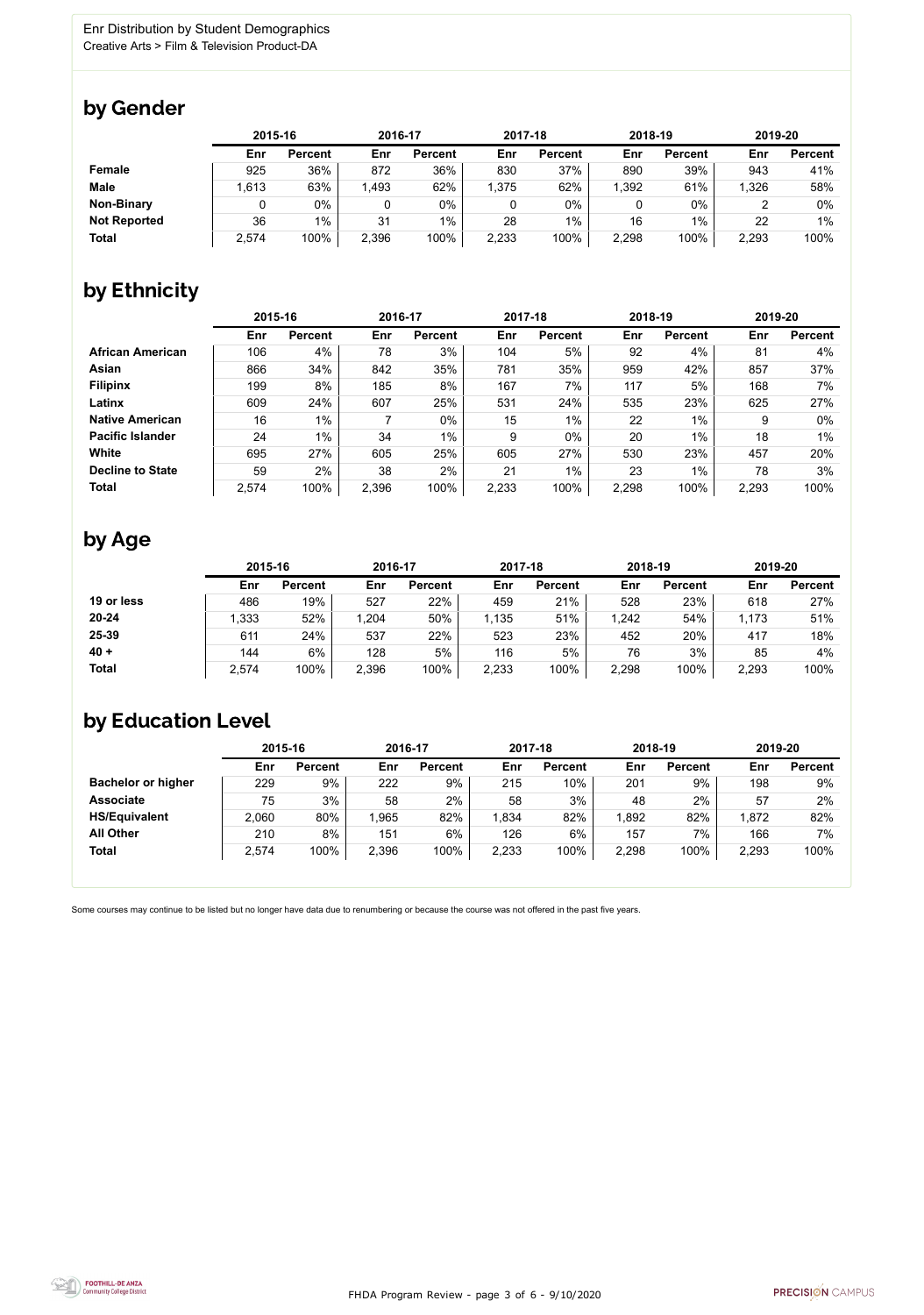FHDA Program Review - page 4 of 6 - 9/10/2020



#### Success Rates by Gender Creative Arts > Film & Television Product-DA

|                     |                | 2019-20        |                    |                |                 |                |               |                |  |  |  |  |  |
|---------------------|----------------|----------------|--------------------|----------------|-----------------|----------------|---------------|----------------|--|--|--|--|--|
|                     | <b>Success</b> |                | <b>Non Success</b> |                | <b>Withdrew</b> |                | <b>Total</b>  |                |  |  |  |  |  |
|                     | <b>Grades</b>  | <b>Percent</b> | <b>Grades</b>      | <b>Percent</b> | <b>Grades</b>   | <b>Percent</b> | <b>Grades</b> | <b>Percent</b> |  |  |  |  |  |
| Female              | 790            | 84%            | 68                 | 7%             | 85              | 9%             | 943           | 100%           |  |  |  |  |  |
| <b>Male</b>         | 1,063          | 80%            | 147                | 11%            | 116             | 9%             | 1,326         | 100%           |  |  |  |  |  |
| <b>Non-Binary</b>   |                | 50%            |                    | $0\%$          |                 | 50%            | 2             | 100%           |  |  |  |  |  |
| <b>Not Reported</b> | 18             | 82%            | 3                  | 14%            |                 | 5%             | 22            | 100%           |  |  |  |  |  |
| All                 | 1,872          | 82%            | 218                | 10%            | 203             | 9%             | 2,293         | 100%           |  |  |  |  |  |

|                     | 2018-19        |                |                    |                |                 |                |               |                |  |  |  |  |
|---------------------|----------------|----------------|--------------------|----------------|-----------------|----------------|---------------|----------------|--|--|--|--|
|                     | <b>Success</b> |                | <b>Non Success</b> |                | <b>Withdrew</b> |                | <b>Total</b>  |                |  |  |  |  |
|                     | <b>Grades</b>  | <b>Percent</b> | <b>Grades</b>      | <b>Percent</b> | <b>Grades</b>   | <b>Percent</b> | <b>Grades</b> | <b>Percent</b> |  |  |  |  |
| <b>Female</b>       | 741            | 83%            | 81                 | 9%             | 68              | 8%             | 890           | 100%           |  |  |  |  |
| <b>Male</b>         | 1,051          | 76%            | 193                | 14%            | 148             | 11%            | 1,392         | 100%           |  |  |  |  |
| <b>Non-Binary</b>   |                | N/A            | 0                  | N/A            | 0               | N/A            | 0             | 100%           |  |  |  |  |
| <b>Not Reported</b> |                | 69%            | 4                  | 25%            |                 | 6%             | 16            | 100%           |  |  |  |  |
| All                 | 1,803          | 78%            | 278                | 12%            | 217             | 9%             | 2,298         | 100%           |  |  |  |  |

|                     |                | 2017-18        |                    |                |                                 |                |               |                |  |  |  |  |  |
|---------------------|----------------|----------------|--------------------|----------------|---------------------------------|----------------|---------------|----------------|--|--|--|--|--|
|                     | <b>Success</b> |                | <b>Non Success</b> |                | <b>Withdrew</b><br><b>Total</b> |                |               |                |  |  |  |  |  |
|                     | <b>Grades</b>  | <b>Percent</b> | <b>Grades</b>      | <b>Percent</b> | <b>Grades</b>                   | <b>Percent</b> | <b>Grades</b> | <b>Percent</b> |  |  |  |  |  |
| <b>Female</b>       | 648            | 78%            | 96                 | 12%            | 86                              | 10%            | 830           | 100%           |  |  |  |  |  |
| <b>Male</b>         | 1,042          | 76%            | 195                | 14%            | 138                             | 10%            | .375          | 100%           |  |  |  |  |  |
| <b>Non-Binary</b>   | 0              | N/A            |                    | N/A            | 0                               | N/A            | υ             | 100%           |  |  |  |  |  |
| <b>Not Reported</b> | 26             | 93%            | 2                  | $7\%$          | 0                               | $0\%$          | 28            | 100%           |  |  |  |  |  |
| All                 | 1,716          | 77%            | 293                | 13%            | 224                             | 10%            | 2,233         | 100%           |  |  |  |  |  |

|                     |               |                |               |                | 2016-17                               |                |               |                |
|---------------------|---------------|----------------|---------------|----------------|---------------------------------------|----------------|---------------|----------------|
|                     |               | <b>Success</b> |               |                | <b>Withdrew</b><br><b>Non Success</b> |                | <b>Total</b>  |                |
|                     | <b>Grades</b> | <b>Percent</b> | <b>Grades</b> | <b>Percent</b> | <b>Grades</b>                         | <b>Percent</b> | <b>Grades</b> | <b>Percent</b> |
| <b>Female</b>       | 677           | 78%            | 116           | 13%            | 79                                    | 9%             | 872           | 100%           |
| <b>Male</b>         | 1,092         | 73%            | 259           | 17%            | 142                                   | 10%            | 1,493         | 100%           |
| <b>Non-Binary</b>   | 0             | N/A            |               | N/A            | 0                                     | N/A            |               | 100%           |
| <b>Not Reported</b> | 25            | 81%            | 3             | 10%            | 3                                     | 10%            | 31            | 100%           |
| All                 | 1,794         | 75%            | 378           | 16%            | 224                                   | 9%             | 2,396         | 100%           |

|                     |                |                    |               | 2015-16        |                                 |                |               |                |
|---------------------|----------------|--------------------|---------------|----------------|---------------------------------|----------------|---------------|----------------|
|                     | <b>Success</b> | <b>Non Success</b> |               |                | <b>Total</b><br><b>Withdrew</b> |                |               |                |
|                     | <b>Grades</b>  | <b>Percent</b>     | <b>Grades</b> | <b>Percent</b> | <b>Grades</b>                   | <b>Percent</b> | <b>Grades</b> | <b>Percent</b> |
| Female              | 749            | 81%                | 86            | 9%             | 90                              | 10%            | 925           | 100%           |
| <b>Male</b>         | 1,188          | 74%                | 276           | 17%            | 149                             | 9%             | 1,613         | 100%           |
| <b>Non-Binary</b>   |                | N/A                | 0             | N/A            |                                 | N/A            | 0             | 100%           |
| <b>Not Reported</b> | 28             | 78%                | 5             | 14%            |                                 | 8%             | 36            | 100%           |
| All                 | 1,965          | 76%                | 367           | 14%            | 242                             | 9%             | 2,574         | 100%           |

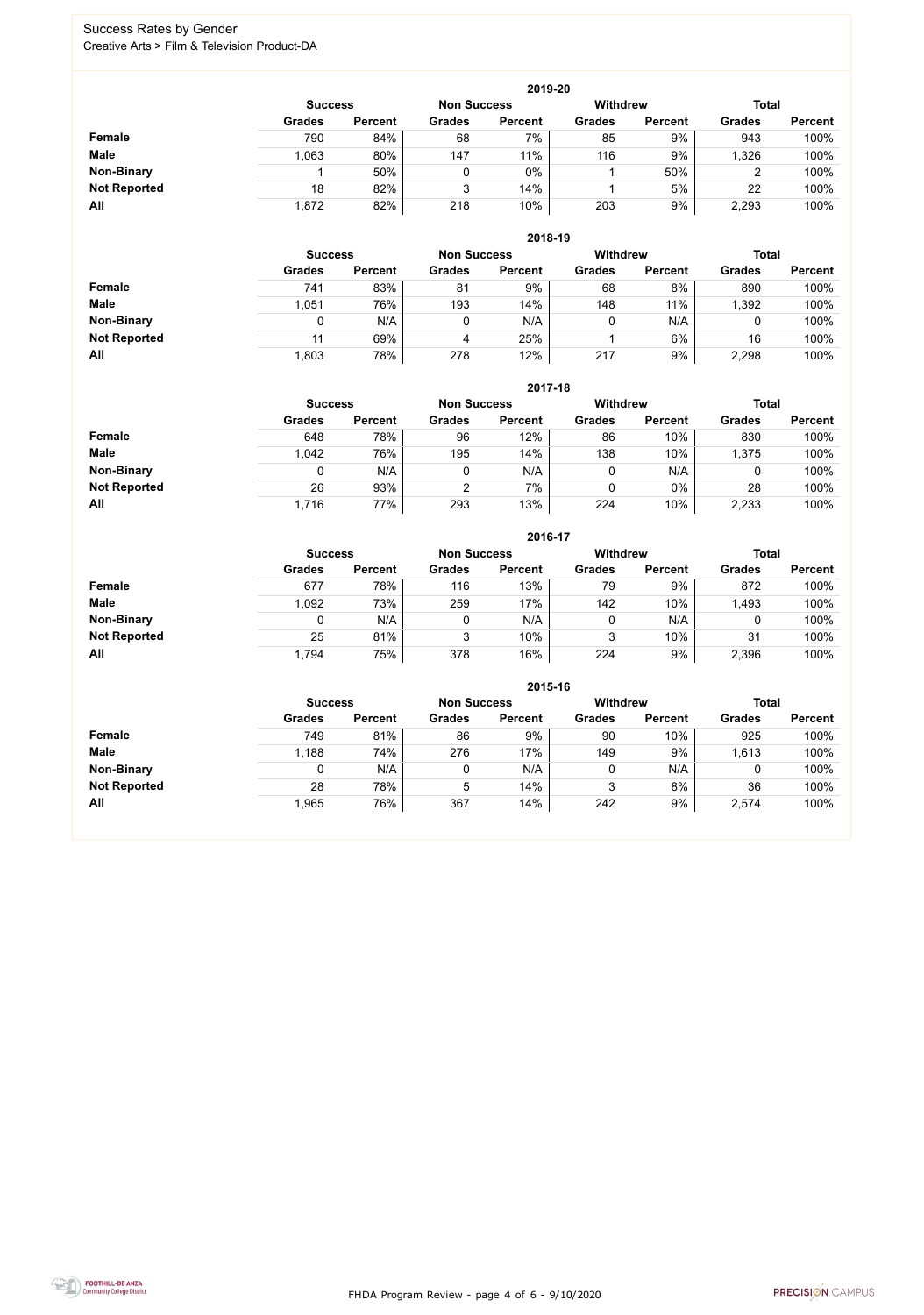FHDA Program Review - page 5 of 6 - 9/10/2020



#### Success Rates by Age Creative Arts > Film & Television Product-DA

|            |                |                    |               | 2019-20        |               |                |               |                |
|------------|----------------|--------------------|---------------|----------------|---------------|----------------|---------------|----------------|
|            | <b>Success</b> | <b>Non Success</b> |               | Withdrew       |               | <b>Total</b>   |               |                |
|            | <b>Grades</b>  | <b>Percent</b>     | <b>Grades</b> | <b>Percent</b> | <b>Grades</b> | <b>Percent</b> | <b>Grades</b> | <b>Percent</b> |
| 19 or less | 500            | 81%                | 64            | 10%            | 54            | 9%             | 618           | 100%           |
| $20 - 24$  | 971            | 83%                | 111           | 9%             | 91            | 8%             | 1,173         | 100%           |
| 25-39      | 334            | 80%                | 37            | 9%             | 46            | 11%            | 417           | 100%           |
| $40 +$     | 67             | 79%                | 6             | 7%             | 12            | 14%            | 85            | 100%           |
| All        | 1,872          | 82%                | 218           | 10%            | 203           | 9%             | 2,293         | 100%           |

|            |                |                    |               | 2018-19         |               |                |               |                |
|------------|----------------|--------------------|---------------|-----------------|---------------|----------------|---------------|----------------|
|            | <b>Success</b> | <b>Non Success</b> |               | <b>Withdrew</b> |               | <b>Total</b>   |               |                |
|            | <b>Grades</b>  | <b>Percent</b>     | <b>Grades</b> | <b>Percent</b>  | <b>Grades</b> | <b>Percent</b> | <b>Grades</b> | <b>Percent</b> |
| 19 or less | 414            | 78%                | 63            | 12%             | 51            | 10%            | 528           | 100%           |
| $20 - 24$  | 988            | 80%                | 142           | 11%             | 112           | 9%             | 1,242         | 100%           |
| 25-39      | 336            | 74%                | 66            | 15%             | 50            | 11%            | 452           | 100%           |
| $40 +$     | 65             | 86%                |               | 9%              | 4             | 5%             | 76            | 100%           |
| All        | 1,803          | 78%                | 278           | 12%             | 217           | 9%             | 2,298         | 100%           |

|            | 2017-18                              |                |               |                 |               |                |               |                |  |  |
|------------|--------------------------------------|----------------|---------------|-----------------|---------------|----------------|---------------|----------------|--|--|
|            | <b>Non Success</b><br><b>Success</b> |                |               | <b>Withdrew</b> |               | <b>Total</b>   |               |                |  |  |
|            | <b>Grades</b>                        | <b>Percent</b> | <b>Grades</b> | <b>Percent</b>  | <b>Grades</b> | <b>Percent</b> | <b>Grades</b> | <b>Percent</b> |  |  |
| 19 or less | 377                                  | 82%            | 56            | 12%             | 26            | 6%             | 459           | 100%           |  |  |
| $20 - 24$  | 859                                  | 76%            | 149           | 13%             | 127           | 11%            | 1,135         | 100%           |  |  |
| 25-39      | 384                                  | 73%            | 80            | 15%             | 59            | 11%            | 523           | 100%           |  |  |
| $40 +$     | 96                                   | 83%            | 8             | 7%              | 12            | 10%            | 116           | 100%           |  |  |
| All        | 1,716                                | 77%            | 293           | 13%             | 224           | 10%            | 2,233         | 100%           |  |  |

|            |                |                |                                       | 2016-17        |               |                |               |                |
|------------|----------------|----------------|---------------------------------------|----------------|---------------|----------------|---------------|----------------|
|            | <b>Success</b> |                | <b>Withdrew</b><br><b>Non Success</b> |                |               |                | <b>Total</b>  |                |
|            | <b>Grades</b>  | <b>Percent</b> | <b>Grades</b>                         | <b>Percent</b> | <b>Grades</b> | <b>Percent</b> | <b>Grades</b> | <b>Percent</b> |
| 19 or less | 405            | 77%            | 84                                    | 16%            | 38            | $7\%$          | 527           | 100%           |
| $20 - 24$  | 891            | 74%            | 202                                   | 17%            | 111           | 9%             | .204          | 100%           |
| 25-39      | 403            | 75%            | 77                                    | 14%            | 57            | 11%            | 537           | 100%           |
| $40 +$     | 95             | 74%            | 15                                    | 12%            | 18            | 14%            | 128           | 100%           |
| All        | 1,794          | 75%            | 378                                   | 16%            | 224           | 9%             | 2,396         | 100%           |

|            |                |                |               | 2015-16            |                 |                |               |                |  |
|------------|----------------|----------------|---------------|--------------------|-----------------|----------------|---------------|----------------|--|
|            | <b>Success</b> |                |               | <b>Non Success</b> | <b>Withdrew</b> |                |               | <b>Total</b>   |  |
|            | <b>Grades</b>  | <b>Percent</b> | <b>Grades</b> | <b>Percent</b>     | <b>Grades</b>   | <b>Percent</b> | <b>Grades</b> | <b>Percent</b> |  |
| 19 or less | 380            | 78%            | 72            | 15%                | 34              | 7%             | 486           | 100%           |  |
| 20-24      | 1,016          | 76%            | 189           | 14%                | 128             | 10%            | 1,333         | 100%           |  |
| 25-39      | 458            | 75%            | 95            | 16%                | 58              | 9%             | 611           | 100%           |  |
| $40 +$     | 111            | 77%            | 11            | 8%                 | 22              | 15%            | 144           | 100%           |  |
| All        | 1,965          | 76%            | 367           | 14%                | 242             | 9%             | 2,574         | 100%           |  |